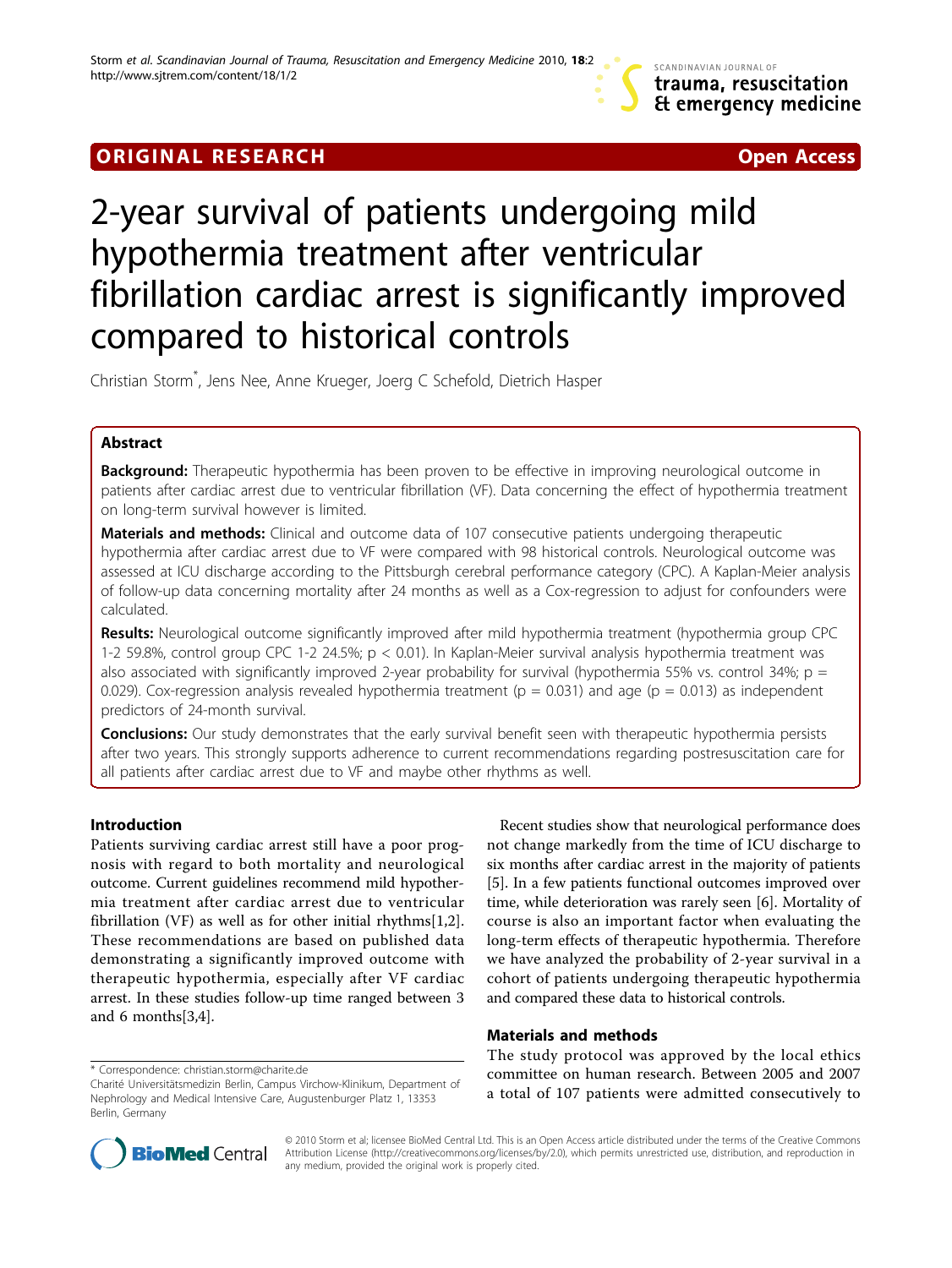our MICU after in-hospital (IHCA) or out-of-hospital cardiac arrest (OHCA). Hypothermia treatment was applied to all survivors after cardiac arrest ( $n = 107$ ) for 24 hours. A historical control group treated prior to the implementation of hypothermia protocols was identified (n = 98 patients admitted to our MICU between 2002 and 2004 after cardiac arrest). Detailed characteristics for the study population are given in Table 1. All patients received standard post resuscitation care which did not undergo notable changes during the observation period except for the application of therapeutic hypothermia. In the treatment group hypothermia was maintained for 24 hours using a surface cooling device (ArcticSun2000® Medivance, USA).

Neurological outcome was defined at the time of discharge from ICU according to the Pittsburgh cerebral performance category (CPC) [[7\]](#page-3-0). CPC 1 and 2 were classified as a favorable neurological outcome whereas CPC 3, 4 and 5 were regarded as an unfavorable outcome. A follow-up concerning mortality was completed for all patients after 24 months.

The SPSS software (Version 17.0) and Medcalc (Version 11.0) were used for statistical analysis and graphical depiction. Descriptive parameters are given as median and interquartile range (25-75 percentiles). Univariate analysis of differences between hypothermia patients and the control group was performed by using the Mann-Whitney-U test for non-parametric unpaired data. Survival data were analyzed by the Kaplan-Meier method and comparison between groups was performed by the log-rank test. To adjust for confounders a Coxregression analysis was calculated.

# Results

# Study population

During the observation period, 107 consecutive comatose patients after VF cardiac arrest were admitted to our MICU. The baseline characteristics are given in Table 1. Therapeutic hypothermia was initiated and maintained for 24 hours in all of these patients without any relevant complications. When comparing the hypothermia patients with the historical control group significant differences concerning epinephrine dosage (p  $<$  0.01), time to ROSC ( $p < 0.01$ ), APACHE score at admission ( $p = 0.02$ ), rate of bystander CPR ( $p = 0.020$ ) and length of ICU-stay (LOS;  $p = 0.040$ ) were found.

# Neurological outcome

Data on neurological outcome of the patient groups at ICU discharge is presented in Table [2.](#page-2-0) In the hypothermia group 64 patients (59.8%) were discharged with a favorable neurological outcome whereas only 24 patients (24.5%) of the control group had a good neurological outcome. The difference between the groups was statistically highly significant ( $p < 0.01$ ).

In contrast CPC 5 was almost equally distributed (hypothermia CPC 5 31.8%, control CPC 5 38.8%).

## 2-year survival

A follow-up concerning mortality was performed after 24 months. Six patients of the hypothermia group and 11 patients of the control group were lost to follow-up. 101 patients treated with therapeutic hypothermia and 87 control patients were included in this analysis.

The Kaplan-Meier analysis showed a significantly higher 2-year probability of survival in the hypothermia group (hypothermia 55% vs. control 34%;  $p = 0.029$ ; Figure [1\)](#page-2-0).

| Variable                             | Control ( $n = 98$ ) | Hypothermia ( $n = 107$ ) | p-Value |  |
|--------------------------------------|----------------------|---------------------------|---------|--|
| Age (years)                          | 64.5 (59.61-64.90)   | 60.5 (57.40-62.22)        | 0.13    |  |
| Female sex-no./total no.(%)          | 26/98 (26.5)         | 26/107 (24.3)             | 0.71    |  |
| <b>APACHE Score</b>                  | 26 (24-27)           | 29 (27-29.)               | 0.02    |  |
| Location of cardiac arrest           |                      |                           |         |  |
| Out-of-hospital no./total-no. (%)    | 81 (82.7)            | 89 (83.2)                 | 0.92    |  |
| In-hospital no./total-no. (%)        | 17(17.3)             | 18 (16.8)                 |         |  |
| Cause of cardiac arrest              |                      |                           |         |  |
| AMI-no./total no. (%)                | 76 (77.6)            | 77 (72)                   | 0.71    |  |
| Primary arrhythmia-no./total-no. (%) | 16(16.3)             | 24 (22.4)                 |         |  |
| Respiratory-no./total-no. (%)        | 2(2)                 | 2(1.9)                    |         |  |
| Other-no./total no.(%)               | 4(4.1)               | 1(0.9)                    |         |  |
| Time to ROSC (min)                   | 22 (18-30)           | 19 (12-27.75)             | < 0.01  |  |
| Total epinephrine dose (mg)          | $3(2-6)$             | $2.2(0-5)$                | < 0.01  |  |
| Bystander CPR*                       | 19 (24.3)            | 44 (99)                   | 0.02    |  |
| Length of ICU stay (days)            | $16(13-21)$          | $12(9-16)$                | 0.04    |  |
| Time on ventilator (hours)           | 217 (180-313)        | 204 (145-243)             | 0.20    |  |

Table 1 Baseline characteristics of the study population (n = 205)

Data are presented as medians (25th and 75th percentiles) or as absolute numbers (relative frequencies). AMI - acute myocardial infarction, APACHE - acute physiology and chronic health evaluation, ROSC - return of spontaneous circulation. \* Bystander CPR; data are available from n = 78 in the control group and n = 106 in the hypothermia group.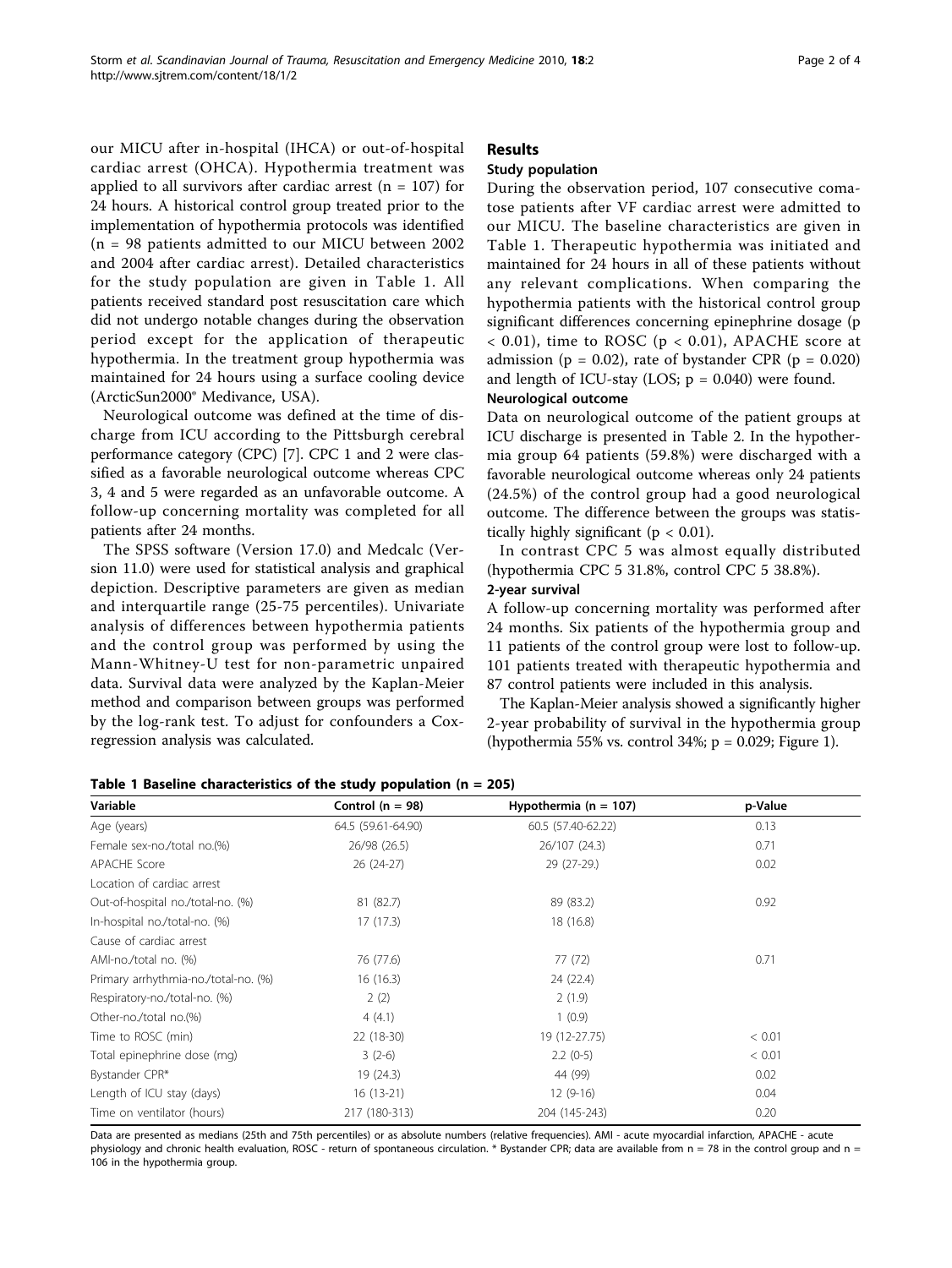<span id="page-2-0"></span>

| Neurological<br>outcome | Control    | Hypothermia | p-Value |  |
|-------------------------|------------|-------------|---------|--|
| no./total-no. (%)       | $(n = 98)$ | $(n = 107)$ |         |  |
| CPC <sub>1</sub>        | 13(13.3)   | 46 (43)     | < 0.01  |  |
| CPC <sub>2</sub>        | 11(11.2)   | 18 (16.8)   |         |  |
| CPC <sub>3</sub>        | 10 (10.2)  | 4(3.7)      |         |  |
| CPC <sub>4</sub>        | 26(26.5)   | 4(3.7)      |         |  |
| CPC <sub>5</sub>        | 38 (38.8)  | 34 (31.8)   |         |  |
| CPC 1-2                 | 24 (24.5)  | 64 (59.8)   |         |  |
| CPC 3-5                 | 74 (75.5)  | 42 (39.2)   | < 0.01  |  |

Neurological outcome assessed as cerebral performance category (CPC) at ICU discharge. Data are presented as absolute numbers and relative frequencies.

The hazard ratio for long-term mortality was calculated with HR = 1.55 (95% CI: 1.04-2.29).

Univariate analysis showed significant differences between the groups for epinephrine dose, time to ROSC, bystander CPR and APACHE-score. Therefore a Cox-regression analysis was performed to adjust for these possible confounders. Hypothermia treatment ( $p =$ 0.031) and age ( $p = 0.013$ ) were the only parameters identified as independent significant predictors for the probability of 24-month survival (Table 3.).

#### **Discussion**

In our study we demonstrate a significantly improved 2 year survival of patients treated with mild therapeutic hypothermia after cardiac arrest compared to historical controls. Our findings are in accordance with the HACA trial which revealed a 14% lower mortality rate after 6 months in the hypothermia group [\[8](#page-3-0)]. In contrast long-term survival did not differ in a cohort of OHCA patients treated with therapeutic hypothermia observed



Table 3 Cox-regression analysis

| Variable      | Coefficient | HR   | 95% CI          | p-Value |
|---------------|-------------|------|-----------------|---------|
| Epinephrine   | 0.039       | 1.04 | 0.980-1.103     | 0.198   |
| Time to ROSC  | $-0.002$    | 1.00 | $0.977 - 1.019$ | 0.856   |
| Bystander CPR | 0.190       | 1.21 | 0.857-1.707     | 0.280   |
| Hypothermia   | $-0.403$    | 0.70 | $0.463 - 0.963$ | 0.031   |
| Age           | 0.018       | 1.02 | 1.004-1.032     | 0.013   |
| Gender        | $-0.076$    | 0.93 | 0.623-1.378     | 0.706   |
| <b>APACHE</b> | 0.009       | 1.01 | 0.986-1.032     | 0.445   |

Regression coefficients, HR Hazard ratio, 95% CI confidence intervals, and P values of Cox-regression model. Sign (- or +) indicates negative or positive effect on the dependent variable. APACHE II, Acute Physiology and Chronic Health Evaluation II; CI, confidence interval; bystander CPR, bystander cardiopulmonary resuscitation; Time to ROSC, time to return of spontaneous circulation.

by Bro-Jeppesen et al. [[9\]](#page-3-0). This may be explained by a remarkably low mortality in the control group. These partly contradictory results emphasize limitations of an observational study design. This also applies to our results, we compared hypothermia patients with historical controls. Therefore it is possible that the improved survival rate is associated with other changes in resuscitation practice as well. For example the rate of successful resuscitation increased significantly between 1992 and 2005 in a large Swedish cohort probably due to an increase in bystander CPR [[10\]](#page-3-0). A similar tendency was observed in our patient groups with significant differences regarding time to ROSC and epinephrine dosages as probably major outcome determinants after cardiac arrest [[11\]](#page-3-0). To adjust for these confounders a Coxregression model was calculated, revealing hypothermia treatment and age as independent predictors for probability of 24-month survival. Furthermore early cardiac catheterization may have a major impact on outcome of patients resuscitated from VF [\[12\]](#page-3-0). Additionally, local treatment protocols may be an influence towards a more sophisticated care of cardiac arrest survivors [[13\]](#page-3-0).

We found that significantly more patients were classified CPC 4 in the control group. During the observation period the standard of postresuscitation care has not been changed except for the implementation of the hypothermia treatment protocol. Therefore this remarkable difference in neurological outcome rather reflects an effect of therapeutic hypothermia than posing a bias to statistical analyses.

Furthermore time on ventilator and ICU stay were in part significantly shorter under hypothermia treatment, whereas distribution of mortality at ICU-discharge (CPC 5) was almost identical. Thus the outcome at ICU discharge in both groups was probably not significantly influenced by more early therapy withdrawal in the treatment group. Nevertheless, neurological status may influence the further development and therefore mortality of these patients. It cannot be fully excluded that